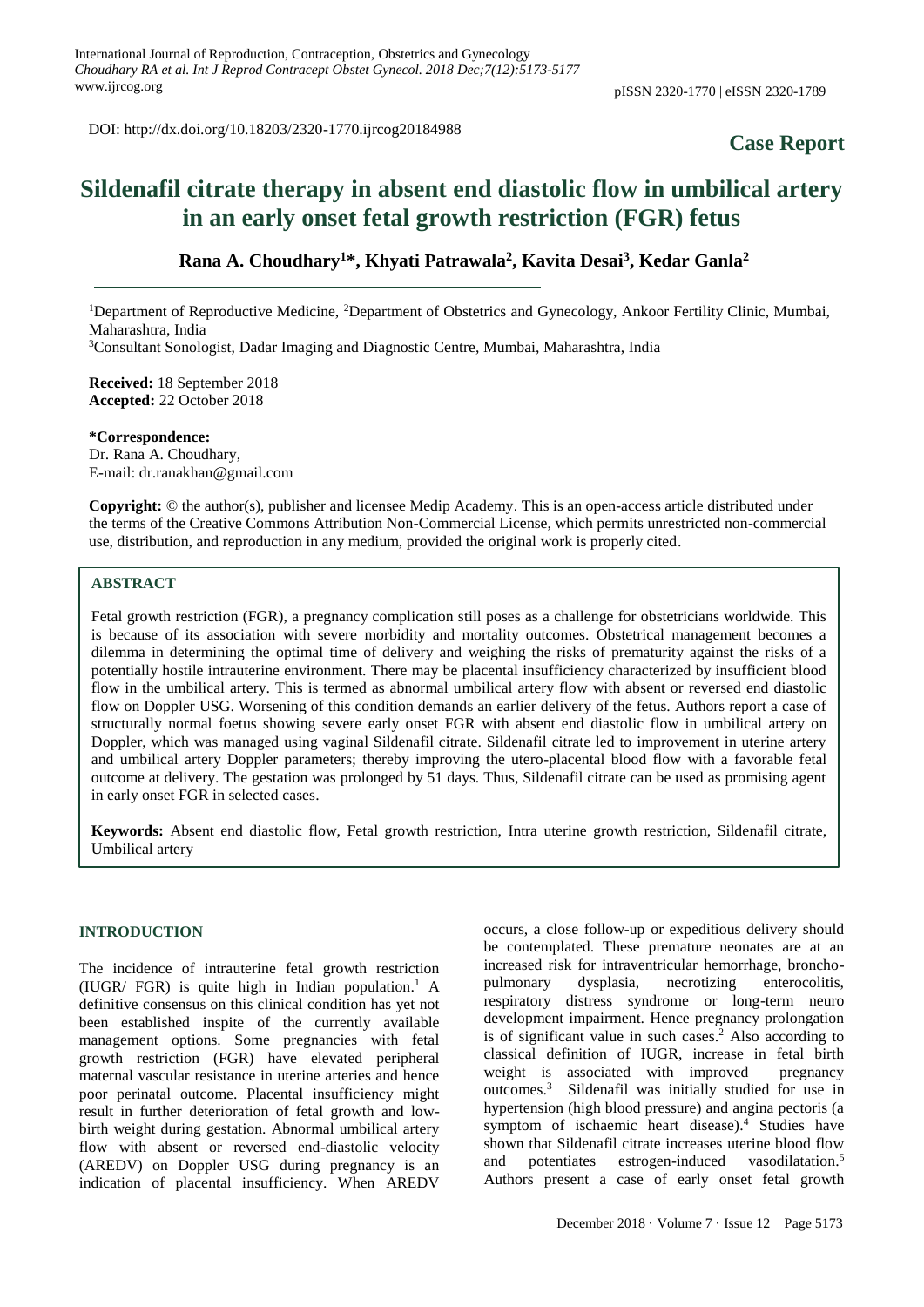restriction (FGR) where administration of vaginal Sildenafil citrate could normalize the uteroplacental insufficiency with a favorable fetal outcome.

### **CASE REPORT**

A 33 years old lady had conceived with in vitro fertilization in view of poor ovarian reserve. Her antenatal course was uneventful, but her 22 weeks scan (foetal 2D echo) showed increased resistance in left uterine artery. She was started on vasodilators like nitric oxide donor (L-arginine) 3 g daily. Four weeks later, there was clinical suspicion of intrauterine FGR and oligohydramnios, hence an early Doppler ultrasonography was done (Figure 1 and 2).



**Figure 1: Doppler image of fetus at 26 weeks of gestation showing increased S/D ratio in right umbilical artery.**

This sonography (Figure 1 and 2) showed an increased resistance in both umbilical arteries (S/D 4.4 and 3.8) with (PI 1.4, RI 0.7) and (PI 1.2, RI 0.7) suggestive of feto-placental insufficiency. There was also increased systolic by diastolic (S/D) ratio (3.4) in the left uterine artery (PI-1.5, RI-0.7) and normal in the right uterine artery (S/D 1.8, PI -0.8, RI-0.4). The foetus showed two weeks lag in growth with normal amniotic fluid index (AFI). The ductus venosus and foetal aorta revealed normal flow pattern on colour and spectral flow.



**Figure 2: Doppler image fetus at 26 weeks of gestation showing increased S/D ratio in left umbilical artery.**



#### **Figure 3: USG Doppler showing absent end diastolic flow (AEDF) in umbilical arteries at 30 weeks.**

To reduce risk of foetal mortality and morbidity, the patient was kept on aspirin 75mg once daily along with other supportive measures like bed rest, increased protein diet, alamine infusion (once a week), hydration (minimum intake of 3-4 litres of fluid daily), and Larginine was continued.



**Figure 4: USG Doppler showing brain sparing effect in MCA at 30 weeks on Doppler.**

Her Doppler ultrasonography was repeated after 2 weeks (28 weeks of gestation). Sonography revealed further worsening of the Doppler parameters with mild oligohydramnios (AFI-7). There was asymmetric IUGR with expected foetal weight (EFW) of 745±116 g and lag of 2 weeks. The S/D ratio was further increased in the umbilical arteries suggestive of deteriorating perfusion to the fetus. This sonography showed S/D ratio of 4.2 (PI 1.3, RI 0.7) in left umbilical artery and 4.6 (PI 1.4, RI 0.7) in the right umbilical artery. The left uterine artery S/D ratio was 3.5 (PI -1.3, RI-0.7) while it was 2.1 in the right uterine artery (PI-1.0, RI-0.5). However, the middle cerebral artery (MCA) circulation was still preserved.

In view of FGR and prematurity, injection betamethasone 12 mg two doses was given 24 hours apart. The supportive measures were continued along with strict monitoring of foetal movements by daily foetal kick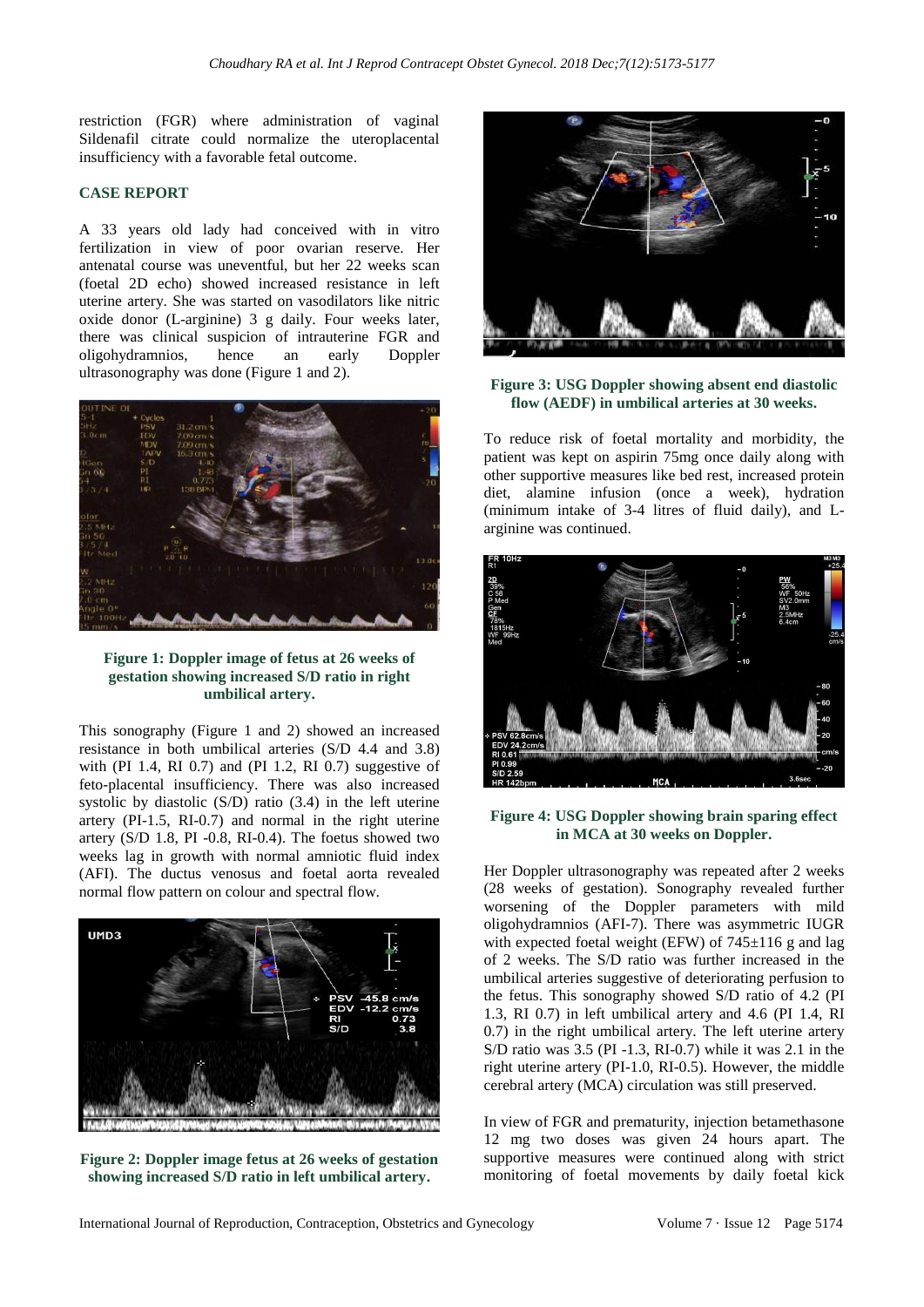count (DFKC) for 2 weeks when a USG Doppler was repeated. This Doppler ultrasonography (30 weeks of gestation), showed absent diastolic flow in the umbilical arteries (Figure 3) with brain sparing effect (Figure 4). Foetal MCA systolic velocity 23cm/s and diastolic velocity 9.7cm/s with S/D ratio of 2.59 (PI-0.99, RI0.61). The AFI was 6 and EFW 986±120 g.



**Figure 5: Doppler images of the myometrial placental junction before Sildenafil citrate treatment (30weeks).**

The patient's blood pressure also started rising (BP-140/100 mmHg) around the same time and she was started on antihypertensive tablet Labetolol 100 mg thrice daily orally. In view of the further deterioration in the blood flow to foetus as revealed by the worsening of Doppler indices, the couple was informed about prognosis of pregnancy. A decision to start vaginal Sildenafil citrate (Alivher®, Akumentis Healthcare Ltd.) 25 mg thrice a day was taken after being explained about the experimental nature of the drug. Within a week of starting this drug, the patient noticed subjective improvement in fetal movements.



**Figure 6: Doppler images of the myometrial placental junction after Sildenafil citrate treatment (32weeks).**

Doppler along with biophysical profile (BPP) was repeated after one week (31 weeks). The Doppler showed that there was improvement in perfusion and the S/D ratio in uterine arteries reduced to 1.9 and 3.3 in the right and left uterine artery respectively. The foetal MCA systolic velocity 24cm/s and diastolic velocity 6.4cm/s with S/D ratio of 2.7 (PI-1.2, RI-0.7). This Doppler too showed absent diastolic flow in the umbilical arteries with brain sparing effect with an AFI of 7 and EFW 1150±130 g. After 2 weeks of Sildenafil citrate treatment, at 32 weeks' gestation Doppler of myometrial placental junction showed improvement in flow pattern (Figure 5 and 6).

| <b>Dating</b><br>scan | GA by<br>current | <b>Umbilical artery</b><br>Doppler-PI |             | <b>Uterine</b><br>artery S/D |      | <b>BP</b><br>(mmHg) | <b>AFI</b> | EBW(g)         | MCA (S/D) BPP   |     |
|-----------------------|------------------|---------------------------------------|-------------|------------------------------|------|---------------------|------------|----------------|-----------------|-----|
| $($ wee $k)$          | <b>USG</b>       | <b>Right</b>                          | Left        | Right                        | Left |                     |            |                |                 |     |
| 22                    | 21.6             | -                                     | -           | 1.4                          | 2.4  | 110/80              |            | $250 \pm 110$  | -               | -   |
| 26                    | 24               | 4.4                                   | 3.8         | 1.8                          | 3.4  | 120/80              | 12         | $570 \pm 110$  | 5.8             | 8/8 |
| 28                    | 26.3             | 4.6                                   | 4.2         | 2.1                          | 3.5  | 120/84              | $\tau$     | $745 \pm 116$  | 3.6             | 6/8 |
| $30*$                 | 28.2             | <b>AEDF</b>                           | <b>AEDF</b> | 2.2                          | 3.5  | 140/100             | 6          | $986 \pm 120$  | <b>BSE 2.59</b> | 6/8 |
| $31*$                 | 29.3             | <b>AEDF</b>                           | <b>AEDF</b> | 1.9                          | 3.3  | 140/90              | $\tau$     | $1150 \pm 130$ | <b>BSE 2.7</b>  | 8/8 |
| $32*$                 | 30.2             | <b>AEDF</b>                           | <b>AEDF</b> | 2.0                          | 3.3  | 136/96              | 8          | $1285 \pm 130$ | <b>BSE 2.4</b>  | 8/8 |
| $33*$                 | 31.1             | <b>AEDF</b>                           | <b>AEDF</b> | 1.9                          | 3.2  | 130/90              | 8          | $1415 \pm 120$ | <b>BSE 2.6</b>  | 8/8 |
| $34*$                 | 32.3             | <b>AEDF</b>                           | <b>AEDF</b> | 1.9                          | 3.2  | 130/88              | 8          | $1597 \pm 130$ | <b>BSE 2.4</b>  | 8/8 |
| $35*$                 | 33.2             | <b>AEDF</b>                           | <b>AEDF</b> | 1.9                          | 3.2  | 130/90              | 8          | $1751 \pm 140$ | <b>BSE 2.4</b>  | 8/8 |
| $36*$                 | 34               | <b>AEDF</b>                           | <b>AEDF</b> | 1.9                          | 3.2  | 120/90              | 8          | $1895 \pm 135$ | <b>BSE 2.2</b>  | 8/8 |
| $37*$                 | 35.1             | <b>AEDF</b>                           | <b>AEDF</b> | 2.0                          | 3.3  | 140/90              | 6          | $2050 \pm 130$ | <b>BSE 2.2</b>  | 6/8 |

**Table 1: Progress of pregnancy-Doppler changes during the gestation starting from 22 weeks till delivery.**

AEDF-Absent end diastolic flow, BSE-Brain sparing effect, GA-Gestational age, S/D-Systolic: Diastolic ratio, LBW-Low birth weight, EFW-Estimated fetal weight, AFI-Amniotic fluid index. MCA-Middle cerebral artery, BPP-Biophysical profile, \* - On Sildenafil citrate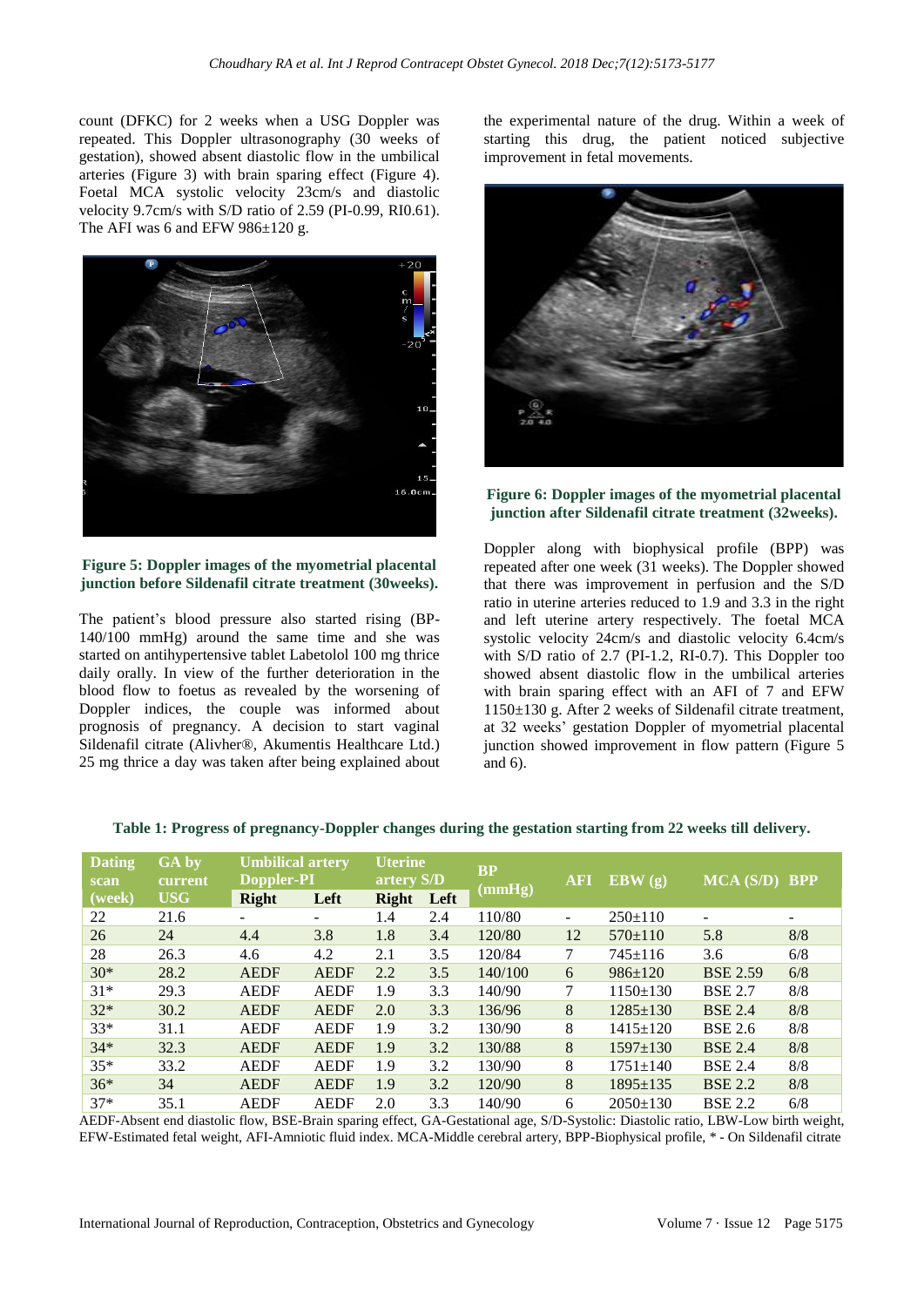Thus, Sildenafil citrate can be agent behind the slight improvement in Doppler parameters and flow pattern. It was probably acting at these vessels at the placenta myometrial junction and hence there was prevention of further deterioration along with some improvement in the Doppler parameters and foetal growth. The Doppler ultrasound was repeated weekly as tabulated (Table 1).

Sildenafil citrate was stopped at 37 weeks and patient delivered by cesarean section at 37 weeks. A male baby of 2 kgs with APGAR 8/10 at birth was born. Baby was admitted in NICU for observation and had an uneventful course. He was discharged on day 5. In this patient, authors managed to prolong pregnancy for almost 51 days, improve Doppler indices slightly even after absent end diastolic flow (AEDF) in both umbilical arteries along with brain sparing effect in the fetus. Neither the patient, nor the fetus showed any side effects to vaginal Sildenafil citrate. The baby was followed up for over 14 months and has normal milestones.

### **DISCUSSION**

Adequate blood flow in uteroplacental vascular function is essential to achieve optimal fetal growth. Abnormal vasculature adaptation during embryogenesis and placentation, resulting in aberrant blood flow, has been implicated as a possible cause of fetal growth restriction (FGR). <sup>6</sup> Absent end diastolic flow (AEDF) or Reversed end diastolic flow (REDF) result when either fetoplacental arteriolar pressure is equal to (AEDF) or exceeds (REDF) umbilical artery diastolic pressure. This increase in resistance to umbilical artery blood flow is determined by the existing degree of hypoxemic fetoplacental vasoconstriction (HFPV). Unresolving HFPV can cause umbilical arterial hypertension and right heart failure in the fetus or corplacental.<sup>7,8</sup>

A study by Wareing M et al reported that in pregnancies with fetal growth restriction and without preeclampsia, there was a reversible increased myometrial arterial tone by phosphodiesterase inhibition in vitro. <sup>9</sup> Sildenafil citrate is a phosphodiesterase (PDE5) inhibitor. <sup>9</sup> PDE5 is responsible for the degradation of cGMP to guanosine monophosphate.<sup>10,11</sup> Therefore, inhibiting PDE5 delays the breakdown of cGMP and hence increases vasodilation.<sup>10,11</sup> A recent report suggested that Sildenafil citrate stimulates vasodilation in myometrial biopsies collected from IUGR pregnancies at the time of Cesarean section.<sup>9</sup>

Further animal studies have shown that PDE5 inhibition by sildenafil has shown to counter fetoplacental vasoconstriction induced by both 5-hydroxytryptamine and hypoxic conditions. <sup>7</sup> Therefore, the alteration of fetal blood distribution by PDE5 inhibition would enhance fetal oxygenation and modulation of HFPV, while simultaneously improving fetal nutrition and hence improve FGR.

In present case, Sildenafil citrate was used in fetal growth restriction in an attempt to induce vasodilatation and improve uteroplacental perfusion resulting in improved Doppler indices. Sildenafil citrate vasodilates the vessels at the myometrio-placental junction in women with IUGR-complicated pregnancies. <sup>12</sup> Thus it showed improvement in amniotic fluid, as was also seen in a study by von Dadelszen P et al.<sup>7,13</sup> Hence, authors were able to prolong pregnancy by 51 days even after the Doppler indices showed absent end diastolic flow in both umbilical arteries and prevent prematurity, with the use of vaginal Sildenafil citrate without any side effects to the mother as well as the fetus.

## **CONCLUSION**

Long term fetal complications are associated with severe IUGR/ FGR and prematurity. Authors were able to prevent these complications by prolonging pregnancy and thereby increasing EFW in the patient by using Sildenafil citrate 25 mg thrice daily vaginally. Sildenafil citrate, as a vasodilator has emerged as a potential management option in the treatment of IUGR/ FGR.

*Funding: No funding sources Conflict of interest: None declared Ethical approval: Not required* 

### **REFERENCES**

- 1. Imdad A, Yakoob MY, Siddiqui S, Bhutta ZA. Screening and triage of intrauterine growth restriction (IUGR) in general population and highrisk pregnancies: a systematic review with a focus on reduction of IUGR related stillbirths. BMC Public Health. 2011;11(3):S1.
- 2. Sakamoto M, Osato K, Kubo M, Nii M, Tanaka H, Murabayashi N, et al. Early-onset fetal growth restriction treated with the long-acting phosphodiesterase-5 inhibitor tadalafil: a case report. J Med Case Rep. 2016;10(1):317.
- 3. Smith-Bindman R, Chu PW, Ecker JL, Feldstein VA, Filly RA, Bacchetti P. US evaluation of fetal growth: prediction of neonatal outcomes. Radiol. 2002;223(1):153-61.
- 4. Connelly D. Three decades of Viagra. Pharma J. 2017. Available at: https://www.pharmaceuticaljournal.com/news-and-analysis/infographics/threedecades-of-viagra/20202847.article.
- 5. Casanello P, Castro-Rodriguez JA, Uauy R, Krause BJ. Placental epigenetic programming in intrauterine growth restriction (IUGR). Chilean J Pediatr. 2016;87(3):154-61.
- 6. Travadi JN, Patole SK. Phosphodiesterase inhibitors for persistent pulmonary hypertension of the newborn: a review. Pediatr Pulmonol. 2003;36:529- 55.
- 7. Downing JW, Ramasubramanian R, Johnson RF, Minzter BH, Paschall RL, Sundell HW, et al. Hypothesis: selective phosphodiesterase-5 inhibition